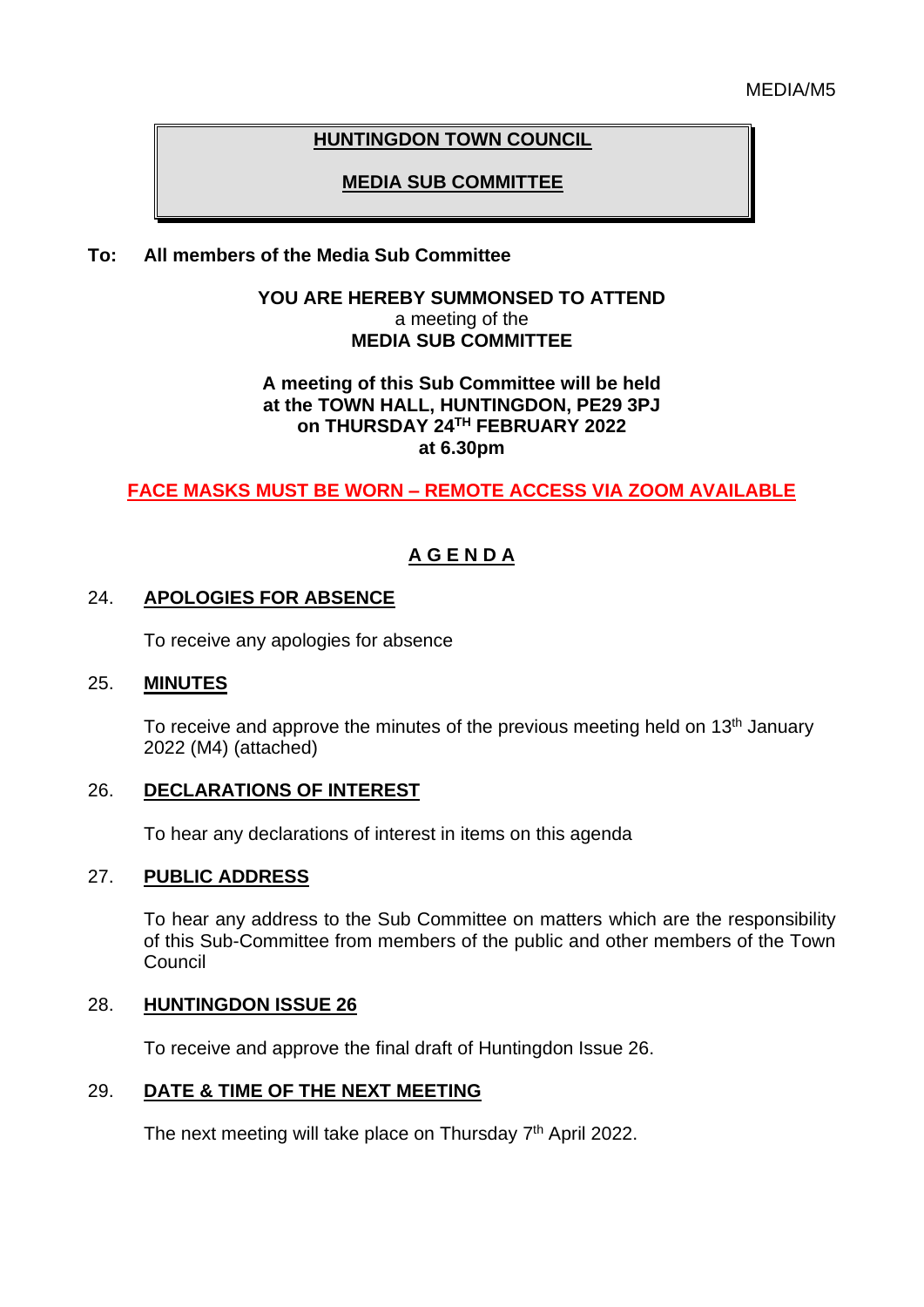This meeting will be serviced by the Democratic Officer, telephone 01480 410386

Copies for information to:

The members of Huntingdon Town Council, the Youth Town Council representative. Notes

A. Disclosable Pecuniary Interests

(1) Members are required to declare any disclosable pecuniary interests and unless you have obtained dispensation, cannot discuss or vote on the matter at the meeting and must also leave the room whilst the matter is being debated or voted on.

(2) A Member has a disclosable pecuniary interest if it

(a) relates to you, or

(b) is an interest of -

(i) your spouse or civil partner; or (ii) a person with whom you are living as husband and wife; or (iii) a person with whom you are living as if you were civil partners and you are aware that the other person has the interest.

(3) Disclosable pecuniary interests includes -

(a) any employment or profession carried out for profit or gain;

(b) any financial benefit received by the Member in respect of expenses incurred carrying out his or her duties as a Member (except from the Council);

(c) any current contracts with the Council;

(d) any beneficial interest in land/property within the Council's area;

(e) any licence for a month or longer to occupy land in the Council's area;

(f) any tenancy where the Council is landlord and the Member (or person in (2)(b) above) has a beneficial interest; or

(g) a beneficial interest (above the specified level) in the shares of any body which has a place of business or land in the Council's area.

#### B. Other Interests

(4) If a Member has a non-disclosable pecuniary interest or a non-pecuniary interest then you are required to declare that interest, but may remain to discuss and vote.

(5) A Member has a non-disclosable pecuniary interest or a non-pecuniary interest where -

(a) a decision in relation to the business being considered might reasonably be regarded as affecting the well-being or financial standing of you or a member of your family or a person with whom you have a close association to a greater extent than it would affect the majority of the council tax payers, rate payers or inhabitants of the ward or electoral area for which you have been elected or otherwise of the Council's administrative area, or

(b) it relates to or is likely to affect any of the descriptions referred to above, but in respect of a member of your family (other than specified in (2)(b) above) or a person with whom you have a close association and that interest is not a disclosable pecuniary interest.

For Members of the Public or Press to join the Zoom meeting, you will require an access number / code. Please email **[town.council@huntingdontown.gov.uk](mailto:town.council@huntingdontown.gov.uk)** to request this access, stating your name and address and business(if applicable) please. You will be emailed the access details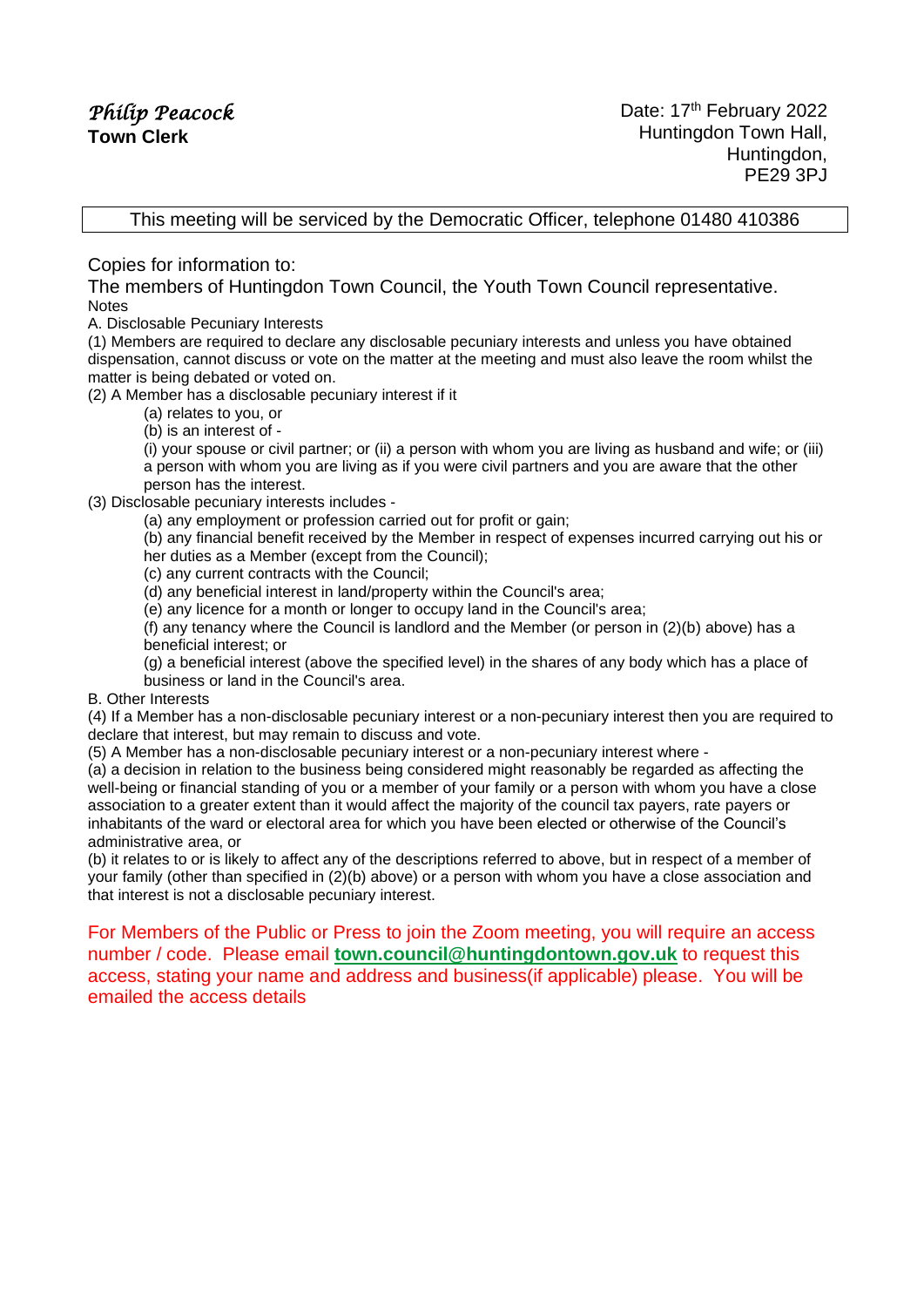# **HUNTINGDON TOWN COUNCIL**

# **MEDIA SUB COMMITTEE**

A meeting of the Media Sub Committee was held at Huntingdon Town Hall, Market Hill, Huntingdon on Thursday 13<sup>th</sup> January 2022 following Town Council.

Present: Councillors: C Doyle; J Cole; M Kadewere; P Kadewere (Vice Chairman); P Kennington; A McAdam; S McAdam; P Pearce and K Webb.

In Attendance: Councillors: A Blackwell and D Landon Cole

*Clerk's note: the meeting was held virtually; no formal decisions were approved until the Leisure and Community Service Committee approve the minutes on the 10th February 2022.*

# 17. **APOLOGIES FOR ABSENCE**

There were none.

## 18. **MINUTES**

Copies of the minutes of the Media Sub Committee meeting held on 25<sup>th</sup> November 2021 (M2) had been circulated, following their informal approval by the Chairman. it was

**RESOLVED** that these minutes were a correct record, and they were duly signed by the Vice Chairman.

# 19. **DECLARATIONS OF INTEREST**

There were none.

## 20. **PUBLIC ADDRESS**

A Member wished to speak. It was proposed, seconded and

## **RESOLVED** to adjourn the meeting.

A Member requested that an article was included in issue 26 of Huntingdon magazine from Spotlight Productions. It was advised that space was available, and the article would be included.

The Town Guide was raised, as it was very out of date and needed to be updated. The Democratic Officer gave members a background on why the Town Guide was postponed, it was advised that it was a project that was being researched and different options would be brought to a future Media Sub Committee for further discussion.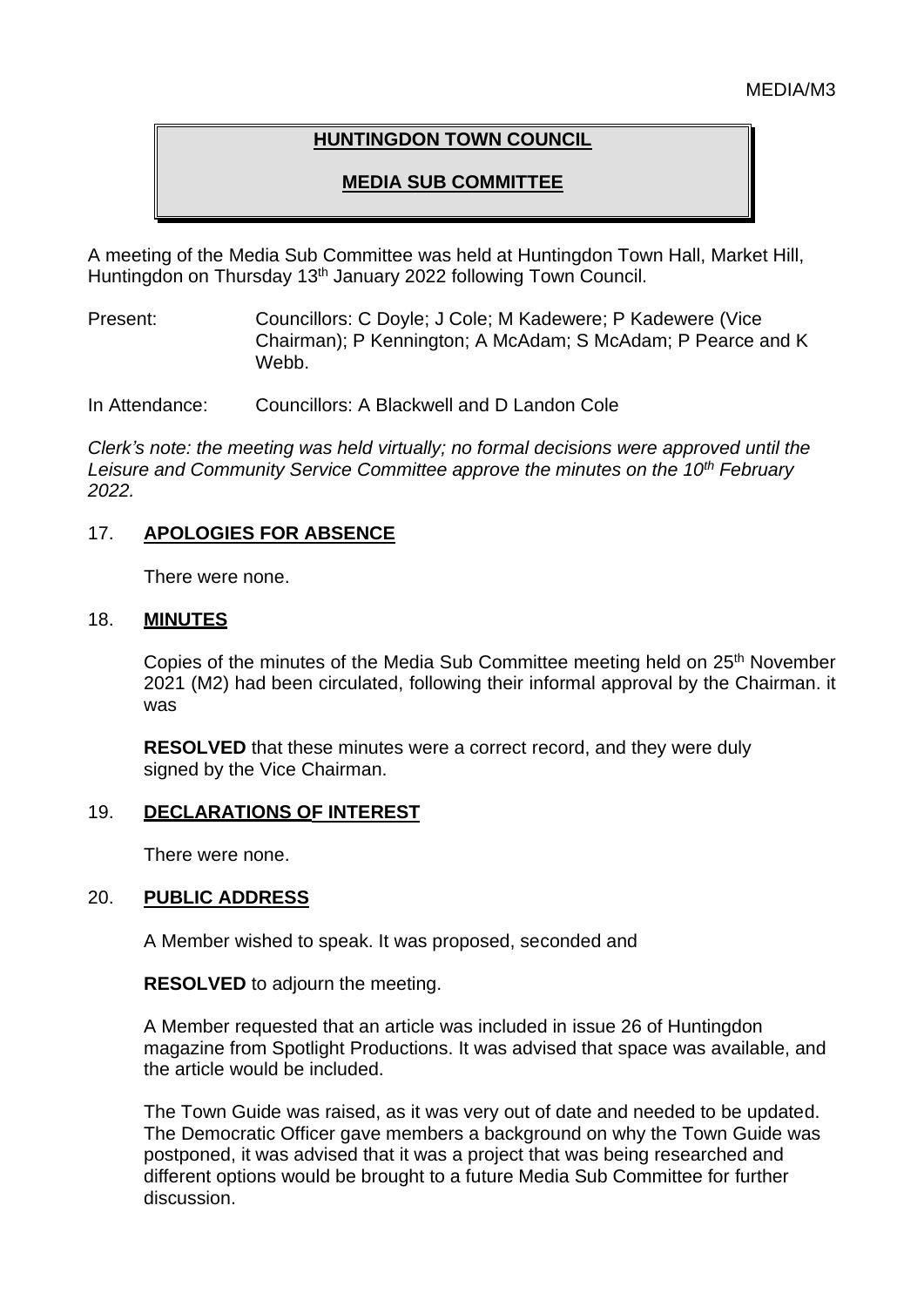# 21. **HUNTINGDON ISSUE 26**

The Chairman invited the Democratic Officer to run through the final proof for each page of Huntingdon magazine, Issue 26.

Front Cover – The Democratic Officer asked Members for ideas for the front cover image. It was suggested that a photograph of the newly installed Cromwell themed street furniture could be used. Another suggestions was a photograph of the daffodils, if they bloomed in time.

**ACTION 21.1 –** Cllr K Webb was actioned to take photos of the street furniture for the front cover.

Page 2 – This page would feature a half page advert from Safe Local Trades.

Page 3 – This page would include the contents, a message from the Town Clerk and the committee and publisher details.

Page 4 – This page was reserved for a whole page feature on What a Councillor is and how people can run in the local elections.

Page 5 – This page would include a Staff Profile from the new Finance Manager, Muibat Babayemi and a half-page meeting update on Council business.

Page 6 – This page would feature the standard update from the Coneygear Centre and the second half of the page was allocated to community news.

Page 7 – This page would feature News from the Head Groundsman and information on the Huntingdon in Bloom campaign for 2022.

Page 8 – This page was allocated to an article from the Institute of Cemetery and Crematorium Management (ICCM) on their recycling of metals scheme. There may be some information on a Crematorium open day, but this was to be confirmed.

Page 9 – This page would feature a scam awareness article provided by Cambridgeshire Constabulary. A quarter page paid advert from DISH would be included.

Page 10 – This page was reserved for a press release from Huntingdon Leisure regarding activities for pensioners and the second half of the page would feature News from Huntingdon Library.

Page 11 – This page would include a whole page feature from Cambridgeshire Constabulary on Restorative Justice.

Page 12 – This page was reserved for a standard article from the Citizen's Advice Bureau and Community News.

Page 13 – This page was reserved from an Update from the Mayor and Community News.

Page 14 – This page was reserved for a whole page from Cromwell Museum.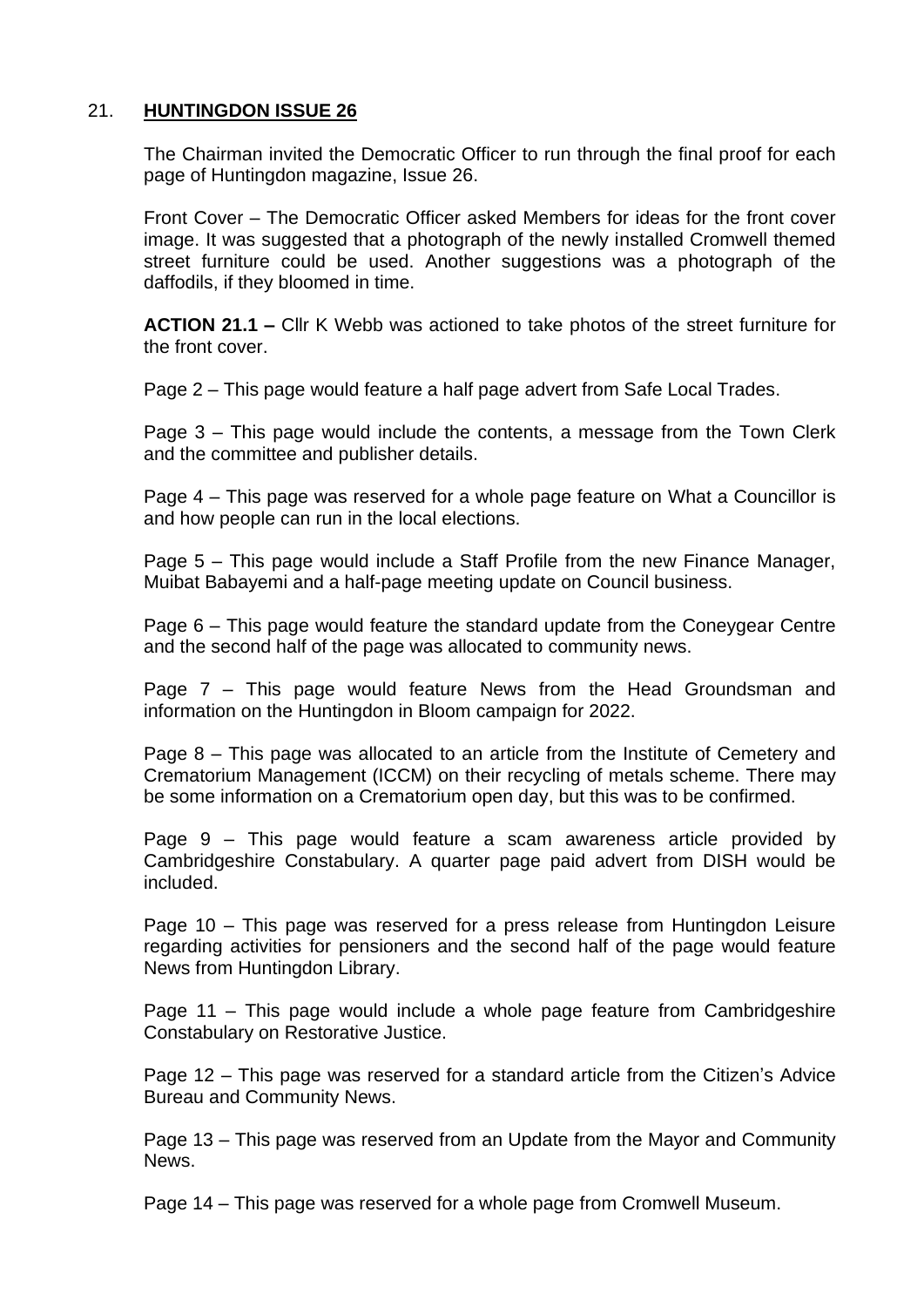Page 15 – The first half of this page would feature an article from the Commemoration Hall and the second half of the page was reserved for an article on Riverside Gala. It was advised that if the Gala did not go ahead, an article from HGTA would feature instead.

Page 16 – This page would include information on Mayor Making and the nomination form for the Mayor's Community Shield.

Page 17 – This page would feature information on the Queen's Platinum Jubilee and Community News.

Page 18 – This page would feature a half page article from HDC on flooding advice for residents. The second half of the page would feature the Pensioner's Summer Tea ticket slip.

Page 19 – This page would feature the standard information on Who's Who at the Council.

Page 20 – This page would include the Councillor attendance report from May 2021 – January 2022.

Members suggested including articles from the Ouse Valley Trust and a public consultation regarding a listed building was raised.

Members were reminded that the Contents Breakdown was a working document and was subject to many changes.

# 15. **PRODUCTION SCHEDULE**

Members had before them a report from the Democratic Officer regarding the production schedule for Huntingdon Magazine for 2022 – 23. It was advised that the main change was a reduction from 3 meetings to 2 meetings. In place of the second meeting, Members would be sent a digital copy of the first draft of the magazine and would be given the opportunity to email the Democratic Officer with any suggestions, comments, or questions.

The Chairman asked for questions, there were none,

It was proposed, seconded and

**RESOLVED** to approve the production schedule 2022-23 in principle.

## 16. **DATE & AGENDA OF THE NEXT MEETING**

The date of the next meeting was noted as  $17<sup>th</sup>$  February 2022 at Huntingdon Town Hall, Market Hill, Huntingdon.

| <b>ITEM</b><br>NO. | <b>ACTION</b>                                            | <b>WHO'S</b><br><b>RESPONSIBLE</b> | <b>UPDATE</b> |
|--------------------|----------------------------------------------------------|------------------------------------|---------------|
| 21.1               | Cllr K Webb was actioned to<br>take photos of the street | Cllr K Webb                        | Completed.    |